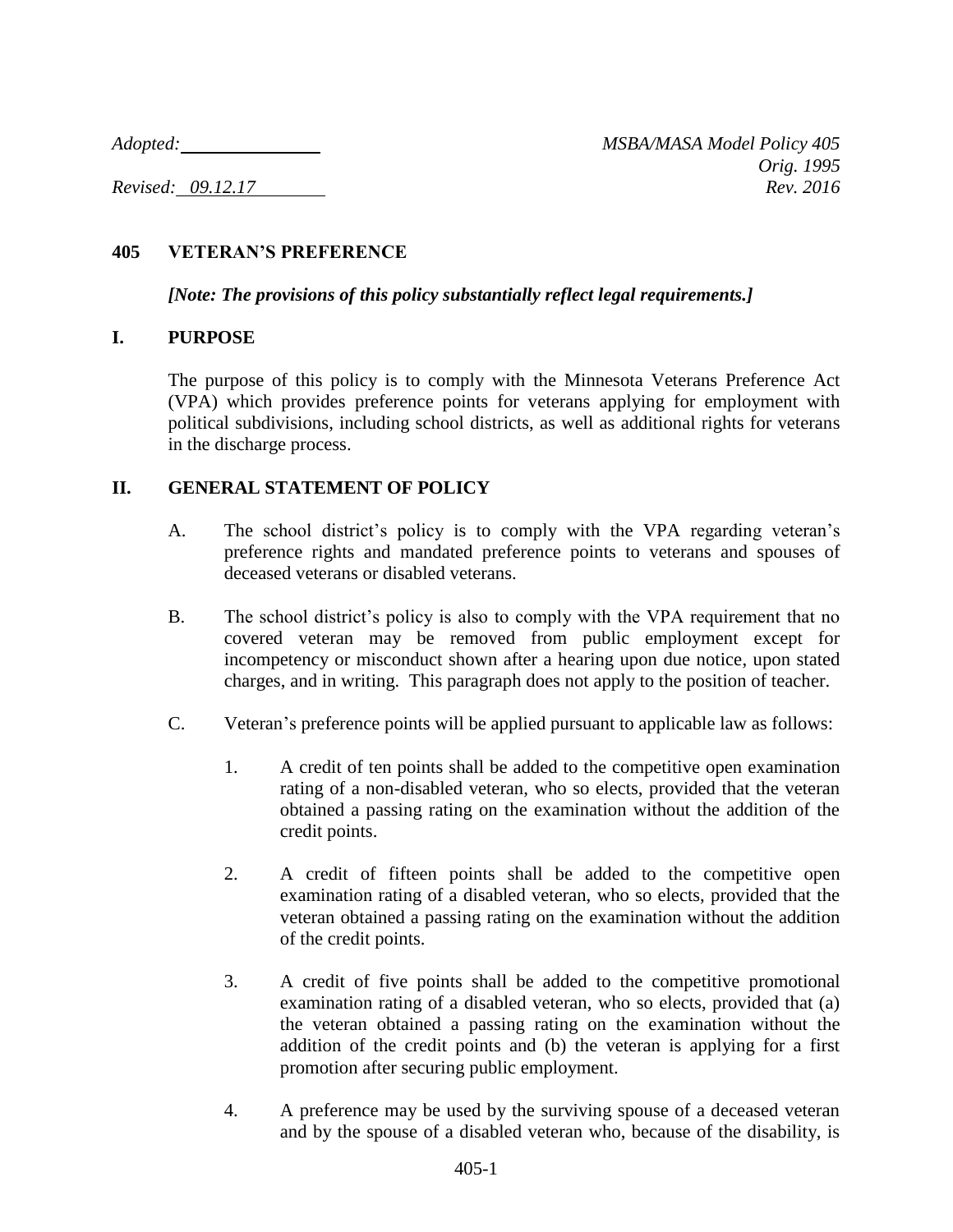#### unable to qualify.

- D. Eligibility for and application of veteran's preference, the definition of a veteran, and the definition of a disabled veteran for purposes of this policy will be pursuant to the VPA.
- E. When notifying applicants that they have been accepted into the selection process, the school district shall notify applicants that they may elect to use veteran's preference.
- F. The school district's policy is to use a 100-point hiring system to enable allocation of veteran's preference points. The school district may or may not use a 100-point hiring system for filling teaching positions. If a 100-point hiring system is not used for filling a teaching position, preference points will not be added, but all veteran applicants who have proper licensure for the teaching position will be granted an interview for the position.
- G. If the school district rejects a member of the finalist pool who has claimed veteran's preference, the school district shall notify the finalist in writing of the reasons for the rejection and file the notice with the school district's personnel officer.

### *[Note: A school district may require a veteran to complete an initial hiring probationary period as defined in Minn. Stat. § 43A.16.]*

- H. In accordance with the VPA, no honorably discharged veteran shall be removed from a position of employment except for incompetency, misconduct, or good faith abolishment of position.
	- 1. Incompetency or misconduct must be shown after a hearing, upon due notice, upon stated charges, in writing.
	- 2. A veteran must irrevocably elect to be governed either by the VPA or by arbitration provisions set forth in a collective bargaining agreement in the event of a discharge.
- I. The VPA and the provisions of this policy do not apply to the position of private secretary, superintendent, head of a department, or any person holding a strictly confidential relation to the school board or school district. The VPA and the provisions of this policy apply to teachers only with respect to the hiring process, as set forth in Paragraph F., above.

| <b>Legal References:</b> | Minn. Stat. § 43A.11 (Veteran's Preference)                         |
|--------------------------|---------------------------------------------------------------------|
|                          | Minn. Stat. § 197.455 (Veteran's Preference Applied)                |
|                          | Minn. Stat. § 197.46 (Veterans Preference Act)                      |
|                          | <i>Hall v. City of Champlin, 463 N.W.2d 502 (Minn. 1990)</i>        |
|                          | <i>Young v. City of Duluth, 410 N.W.2d 27 (Minn. Ct. App. 1987)</i> |